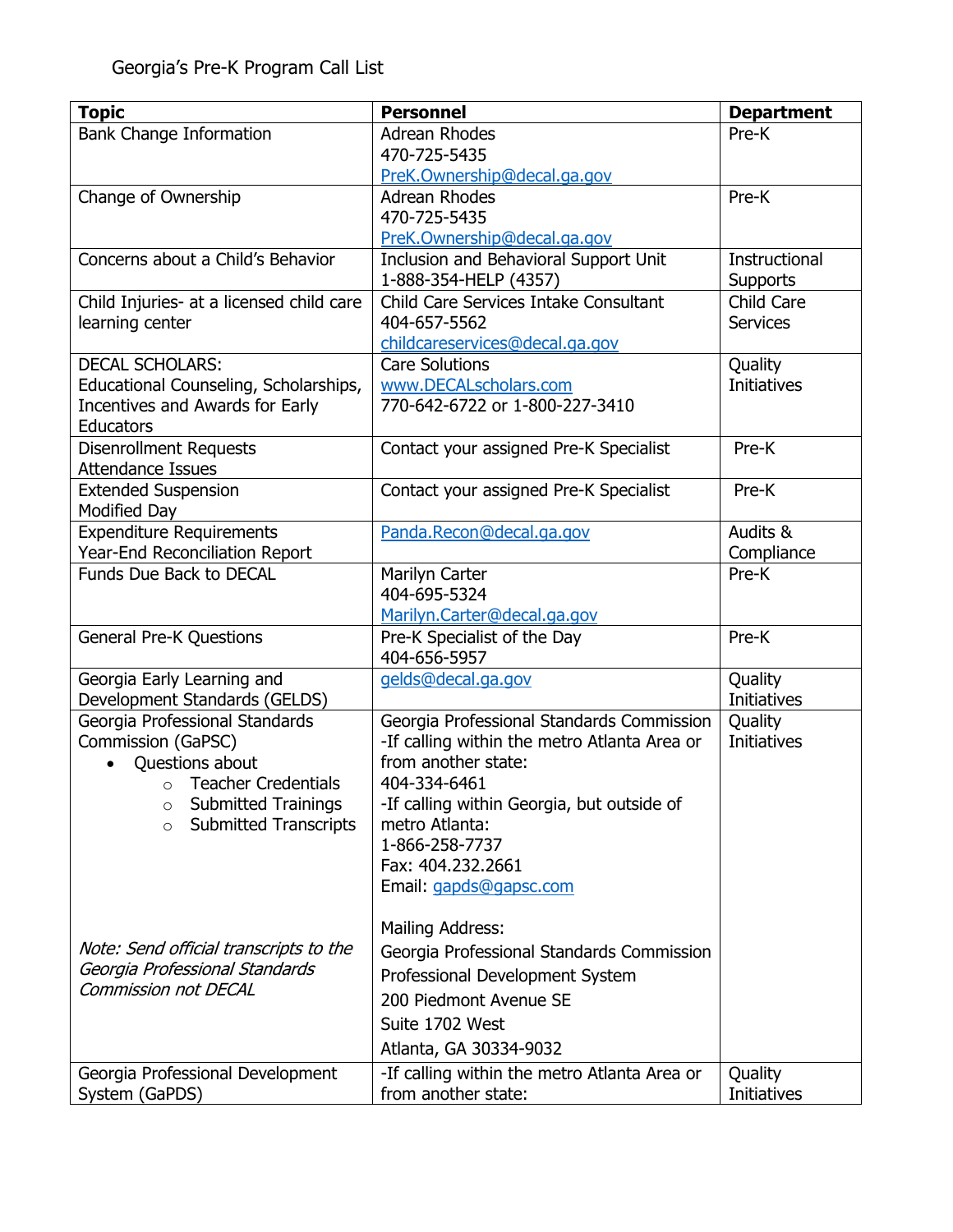| Questions about<br>$\circ$ Enrolling in the GaPDS<br>Assistance with a<br>$\circ$<br>GaPDS account<br>Viewing staff training<br>$\circ$<br>history                                                                                            | 404-267-2760<br>Email: gapds@decal.ga.gov                                                                                                       |                |
|-----------------------------------------------------------------------------------------------------------------------------------------------------------------------------------------------------------------------------------------------|-------------------------------------------------------------------------------------------------------------------------------------------------|----------------|
| Registering staff for<br>$\circ$<br>training<br><b>DECAL Trainer Admins</b><br>$\Omega$<br>or Trainers - creating<br>training sessions,<br>marking attendance,<br>etc.                                                                        |                                                                                                                                                 |                |
| <b>Lawful Presence Verification</b>                                                                                                                                                                                                           | <b>Adrean Rhodes</b><br>470-725-5435<br>PreK.Ownership@decal.ga.gov                                                                             | Pre-K          |
| <b>Media Calls</b>                                                                                                                                                                                                                            | <b>Reg Griffin</b><br>404-656-0239<br>Reg.Griffin@decal.ga.gov                                                                                  | Communications |
| <b>PANDA</b><br>Forgotten password *<br><b>Grant Agreement</b><br>$\bullet$<br>Pre-K Application<br><b>Waiting Lists</b>                                                                                                                      | * Send fax to 404-651-7184 or<br>Panda.support@decal.ga.gov<br>George Davis<br>404-651-7424<br>George.Davis@decal.ga.gov                        | Pre-K          |
| <b>PEACH</b>                                                                                                                                                                                                                                  | Tech Support:<br>bestpractices@gsu.edu<br>404-413-8500                                                                                          | Pre-K          |
| Pre-K Inclusion Classes and<br>Questions                                                                                                                                                                                                      | Prekinclusion@decal.ga.gov                                                                                                                      | Pre-K          |
| Pre-K issues specific to your center or<br>school                                                                                                                                                                                             | Contact your assigned Pre-K Specialist                                                                                                          | Pre-K          |
| Pre-K Payments<br>Issues involving inaccurate<br>payments<br>Specific questions about dollar<br>amounts                                                                                                                                       | Panda.Finance@decal.ga.gov                                                                                                                      | Finance        |
| Pre-K Probation and Quality<br><b>Improvement Program</b>                                                                                                                                                                                     | <b>Jackie Shivers</b><br>404-463-4105<br>Jackie.Shivers@decal.ga.gov                                                                            | Pre-K          |
| Pre-K Roster<br>Data Entry Issues (students<br>$\bullet$<br>and teachers)<br><b>Duplicate Reporting</b><br><b>Correction Requests</b><br>$\bullet$<br><b>Roster Submission Issues</b><br>Entering/Removing Student<br><b>Technical Issues</b> | Panda.Rosters@decal.ga.gov<br>Pre-K Roster Analyst of the Day<br>404-656-5957                                                                   | Pre-K          |
| <b>Teacher Credential Requirements</b>                                                                                                                                                                                                        | Contact your assigned Pre-K Specialists for<br>credential requirements information<br>For other questions, email<br>Panda.Teachers@decal.ga.gov | Pre-K          |